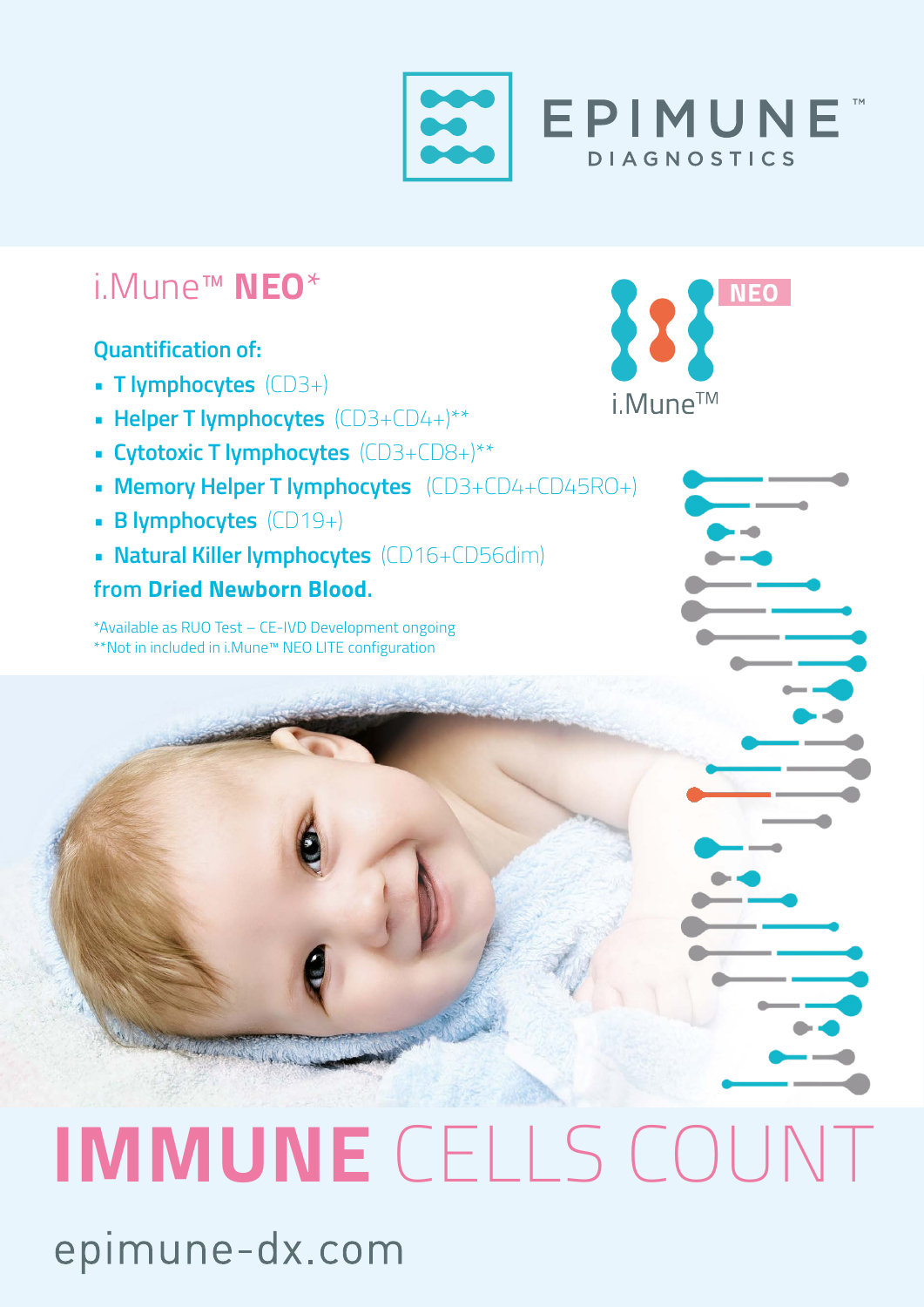

## i.Mune™ **NEO**

i.Mune **NEO** is a quantitative test to determine the percentages of lymphocyte subsets in capillary whole blood specimens from newborns dried on filter paper.

The tests use real-time polymerase chain reaction (PCR) for the amplification of immune cell type specific demethylated genomic target regions.

#### **Workflow Overview**

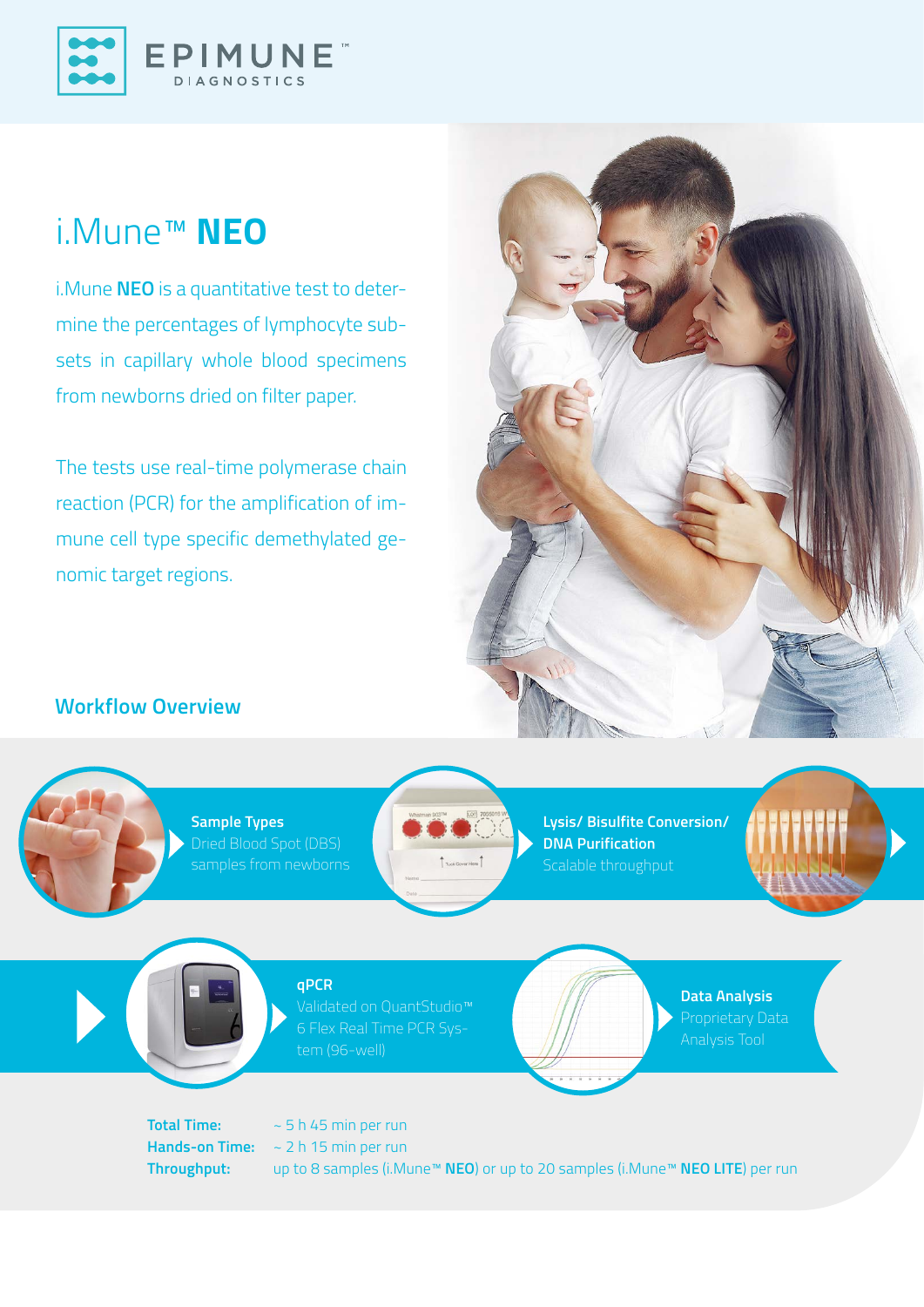

#### **Test Configurations**

|                                                           | i.Mune™ NEO | i.Mune™ NEO LITE |
|-----------------------------------------------------------|-------------|------------------|
| T lymphocytes (CD3+)                                      |             |                  |
| Helper T lymphocytes (CD3+CD4+)                           |             |                  |
| Cytotoxic T lymphocytes (CD3+CD8+)                        |             |                  |
| <b>Memory Helper T lymphocytes</b><br>$(CD3+CD4+CD45RO+)$ |             |                  |
| B lymphocytes (CD19+)                                     |             |                  |
| Natural Killer lymphocytes (CD16+CD56dim)                 |             |                  |

#### **Reference Ranges**



**Example 21 United States Universe** Contains 12 Liquid Venous Whole Blood (Adults n=112)

Dried Capillary Blood Spots (Adults n=108)

Dried Capillary Blood Spots (Newborns n=50)

#### **Quantification of memory T-helper cells** (to determine maternal T-cells)

#### **Memory CD4+ T Lymphocytes**



- 1 Newborn Cohort 1 (n=25)
- 2 Newborn Cohort 2 (n=25)
- 3 Adult Cohort (n=30)